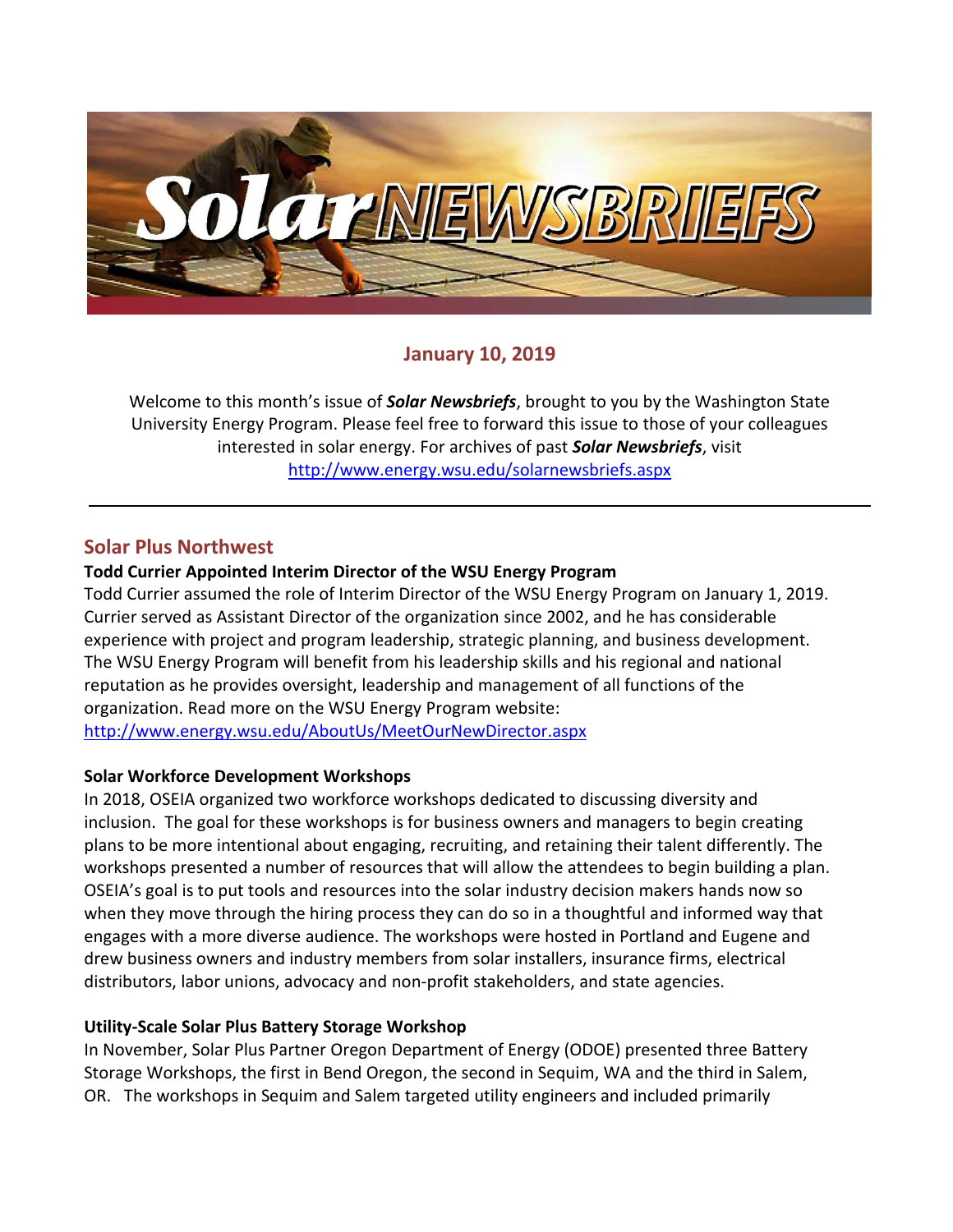technical content. Attendees learned, from utility representatives, how northwest utilities are enhancing local energy resiliency through the use of battery storage systems coupled to solar installations. Utility representatives from Puget Sound Energy (PSE), Portland General Electric (PGE), and the Eugene Water and Electric Board (EW&EB) gave presentations on their respective energy storage projects: PSE's Glacier Battery Storage Project and other PSE demonstration projects, PGE's Salem Smart Energy Center, and the EW&EB's Grid Edge Project at the Howard Elementary School in Eugene. In addition to the utility presentations, Dan Borneo of Sandia National Laboratories and Vince Sprenkle of Pacific Northwest National Labs presented an overview of the DOE Office of Electricity Energy Storage Program, the Current State of Battery Technology, and Commissioning, Safety and Deployment of Energy Storage. Rob Del Mar would like to replicate these workshops in 2019 now the content is refined. If interested, please contact Rob at [Robert.delmar@state.or.us](mailto:Robert.delmar@state.or.us)

## **Oregon News**

#### **Solar Fields of Green: Researchers Find Symbiosis at the Food-Water-Energy Nexus**

Researchers at Oregon State University (OSU) in Corvallis discovered some surprising benefits associated with installation of solar PV panels installed in a field on the OSU campus. "The major concern of farmers for installing solar panels in their farms is that panels occupy vast areas, which is true. [However,] our research shows that by having solar farms we can have more food, water and energy," Elnaz Hassanpour Adeh, a PhD researcher at OSU's [Nexus of Energy, Water and Agriculture](http://blogs.oregonstate.edu/newagbee/)  [Lab.](http://blogs.oregonstate.edu/newagbee/) by Andrew Berger at *Solar Magzine*, December 28, 2018:

<https://solarmagazine.com/solar-fields-of-green-researchers-find-symbiosis-food-water-energy-nexus/>

#### **Lakeview Library Nears Zero Energy Goal**

A new power source for Lake County's main library in Lakeview is up and running, according to a news release. Newly installed solar panels on the building's roof — 78 altogether — are expected to annually produce about one-third of the power needed for the library and save more than \$25,000 in energy costs over the first 10 years. The 22.6 kilowatt rooftop solar system was funded by a \$65,000 grant through customers in Pacific Power's Blue Sky program — Holly Owens, *Herald and News*, December 23, 2018: [https://www.heraldandnews.com/news/local\\_news/lakeview-library-nears-zero-energy](https://www.heraldandnews.com/news/local_news/lakeview-library-nears-zero-energy-goal/article_47fcbf66-c545-5e12-916f-6aa0afa0795a.html)[goal/article\\_47fcbf66-c545-5e12-916f-6aa0afa0795a.html](https://www.heraldandnews.com/news/local_news/lakeview-library-nears-zero-energy-goal/article_47fcbf66-c545-5e12-916f-6aa0afa0795a.html)

#### **Report Details Clean Energy Employment in Lane County**

A new report by E2 highlights the economic impact of renewable energy on Lane County and across Oregon. The Clean Jobs Oregon report details more than 55,000 "clean" jobs recorded across the state's energy sector this year, in fields including solar, wind, clean vehicles, energy efficiency and others, according to E2, a clean energy advocacy group that lobbies for carbon emission reductions in Congress and individual states. To access the report: <https://www.e2.org/cleanjobsor/>

#### **Commissioners to Vote on 94-Acre Farm-Land Solar Project**

A proposed solar project could be developed on 94 acres of high-value farmland east of Klamath Community College and south of Olene. Klamath County commissioners plan to vote in early January on whether or not to grant Santa Monica, Calif. company Cypress Creek Renewables a permit to build the solar farm, which is called the Merrill Solar project. The project would generate about 10 megawatts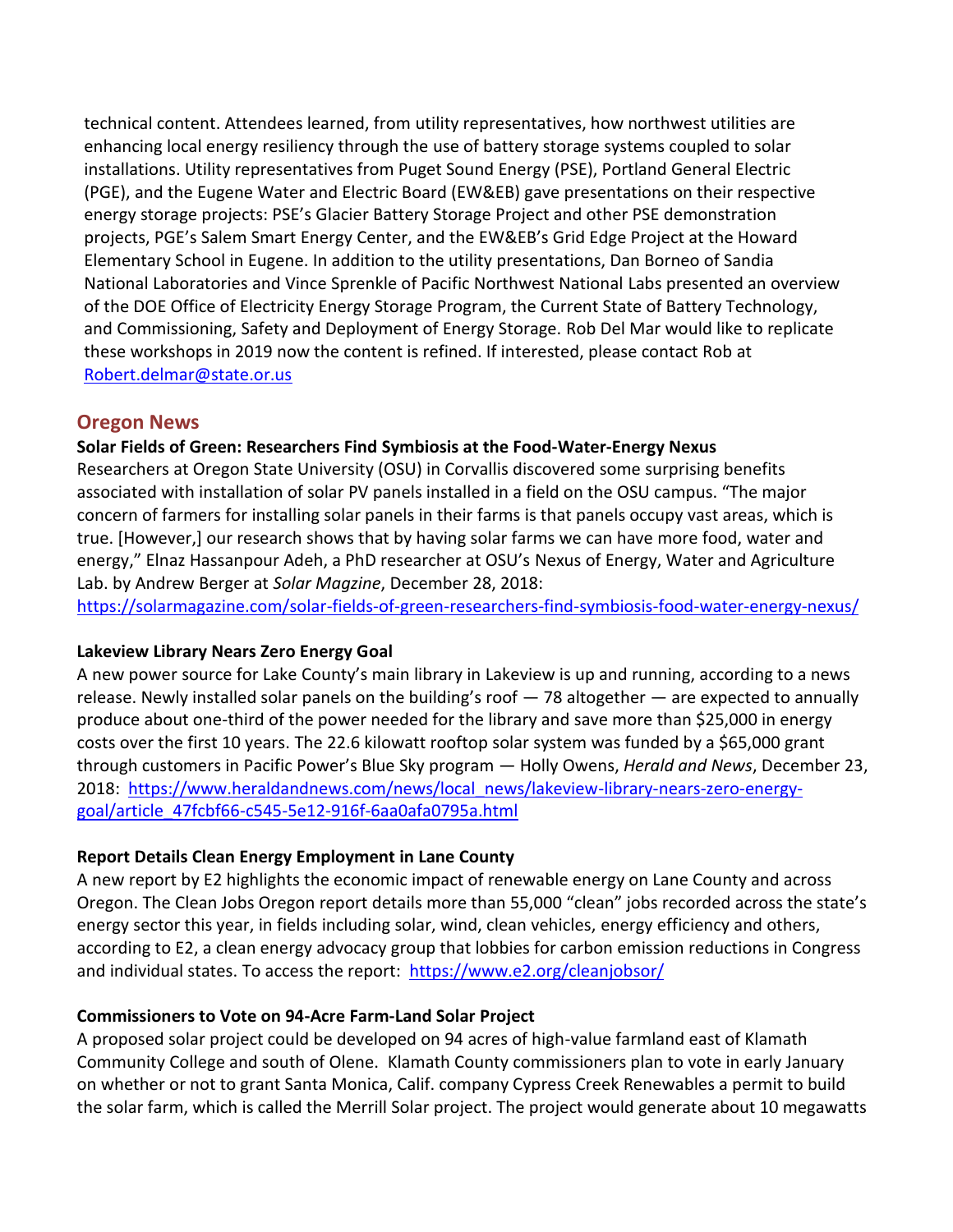of energy, said county planning director Mark Gallagher, powering roughly 2,000 homes annually – Read more at *Hearld and News*, January 1, 2019:

[https://www.heraldandnews.com/news/local\\_news/community/commissioners-to-vote-on--acre-farm](https://www.heraldandnews.com/news/local_news/community/commissioners-to-vote-on--acre-farm-land-solar-project/article_8009d701-81e4-541f-8bce-a63f691c66c1.html)[land-solar-project/article\\_8009d701-81e4-541f-8bce-a63f691c66c1.html](https://www.heraldandnews.com/news/local_news/community/commissioners-to-vote-on--acre-farm-land-solar-project/article_8009d701-81e4-541f-8bce-a63f691c66c1.html)

### **Oregon National Guard Secures an All-Natural Defense**

Solar Panels attached on top of the Armed Forces Reserve Center at Camp Withycombe, in Clackamas, Ore., helped boost the energy savings of the building. Over the previous summer, panels were added to the building. Even on overcast days, the panels continue to produce power for the building, helping save on energy cost for the Oregon National Guard Read the article at: *DVIDS,* December 27, 2018: <https://www.dvidshub.net/news/305710/oregon-national-guard-secures-all-natural-defense>

## **Washington News**

## **The Clean Energy Fund Solar Deployment**

The CEF 3 Solar Deployment applications are currently under review. Additional applications are being accepted, with a review timeframe pending. For more information see the Clean Energy Fund Solar Program here: [https://www.commerce.wa.gov/growing-the-economy/energy/clean-energy-fund/clean](https://www.commerce.wa.gov/growing-the-economy/energy/clean-energy-fund/clean-energy-fund-solar-program/)[energy-fund-solar-program/](https://www.commerce.wa.gov/growing-the-economy/energy/clean-energy-fund/clean-energy-fund-solar-program/)

In addition, the Washington State Department of Commerce has received 60 applications for the Energy Efficiency and Solar grant program, half of which are for solar projects. The program is currently closed to new applications. The Governor's budget has a \$35 million request for this program (up from \$10 million this year). Details for the program can be found here: [https://www.commerce.wa.gov/growing](https://www.commerce.wa.gov/growing-the-economy/energy/energy-efficiency-and-solar-grants/)[the-economy/energy/energy-efficiency-and-solar-grants/](https://www.commerce.wa.gov/growing-the-economy/energy/energy-efficiency-and-solar-grants/)

## **Gov. Jay Inslee's New Clean-Energy Plan**

Washington Governor Jay Inslee announced a [package of clean-energy legislation](https://medium.com/wagovernor/clean-electricity-clean-buildings-and-clean-transportation-inslee-plan-would-launch-19d789c99334) and investments at a [press conference](https://www.tvw.org/watch/?eventID=2018121034) today. The package includes \$268 million in investments and several policy initiatives that, in combination, Inslee said would reduce greenhouse gas emissions to 25 percent below 1990 levels by 2035 — a target set by the Legislature in 2008. For further information, see article by Sara Gentzler, December 10, 2018, *Washington State Wire*:

<https://washingtonstatewire.com/gov-inslees-climate-action-priorities-in-2019/>

## **Avista Commissions Largest Solar Array in Washington**

Official commissioning of the Adams Nielson solar array located in Lind, WA occurred today. The 28 Megawatt DC array is comprised of 81,700 panels that span 200 acres and generates enough electricity to supply the equivalent of approximately 4,000 homes annually. Read full press release on the Avista website, December 11, 2018:

[http://mediaroom.avistacorp.com/news-releases/news-release-details/avista-commissions-largest](http://mediaroom.avistacorp.com/news-releases/news-release-details/avista-commissions-largest-solar-array-washington)[solar-array-washington](http://mediaroom.avistacorp.com/news-releases/news-release-details/avista-commissions-largest-solar-array-washington)

# **Reports**

**Directory of State Clean Energy Programs and Policies for Low- and Moderate-Income Residents.**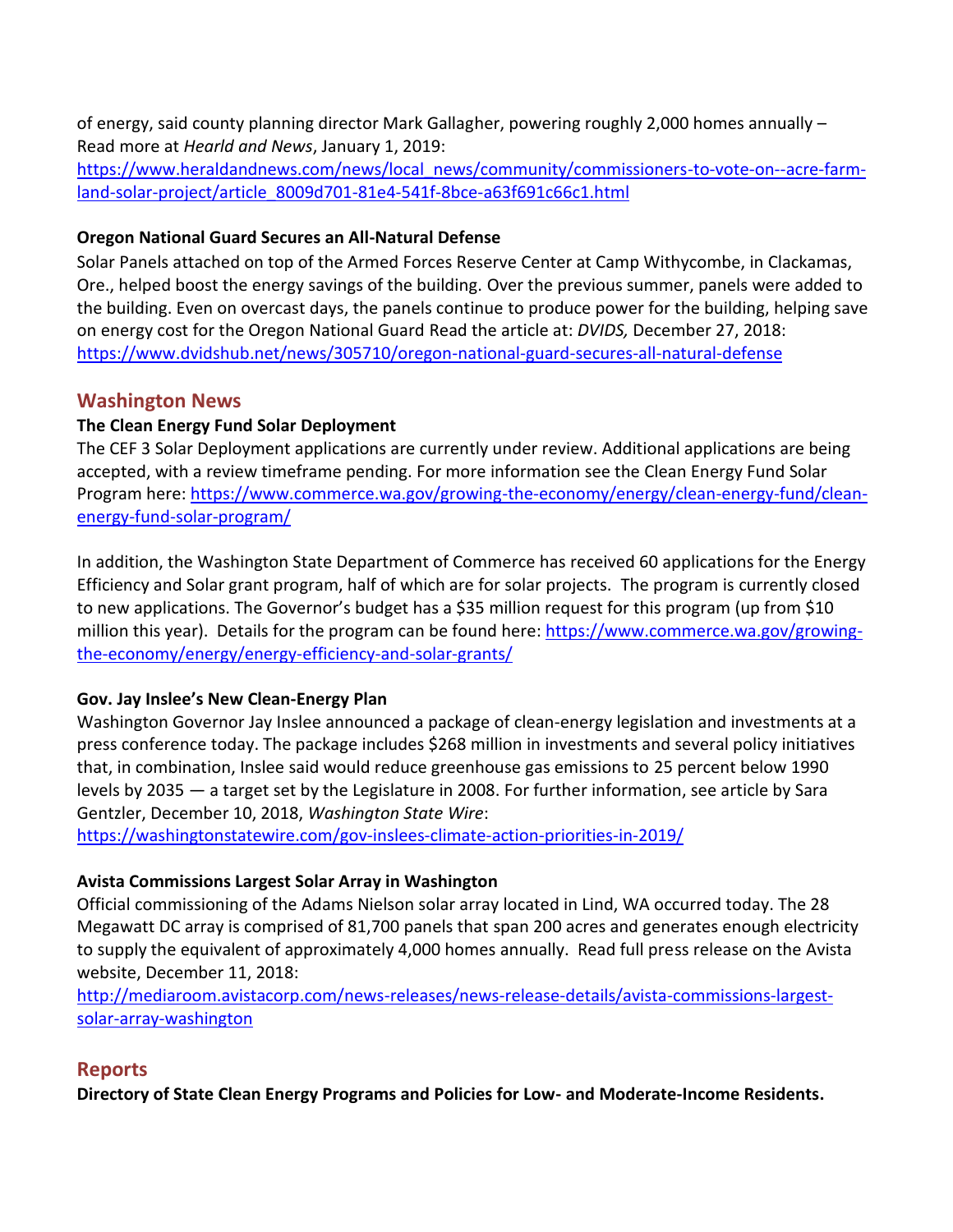This document surveys current and planned state activities that seek to bring the benefits of clean energy to low-income residents and communities. It focuses primarily on clean energy generation, but also covers some energy-efficiency initiatives. It does not include low-income weatherization programs – December 7, 2018, *Clean Energy States Alliance*:

[https://www.cesa.org/resource-library/resource/directory-of-state-clean-energy-programs-and](https://www.cesa.org/resource-library/resource/directory-of-state-clean-energy-programs-and-policies-for-low-and-moderate-income-residents)[policies-for-low-and-moderate-income-residents](https://www.cesa.org/resource-library/resource/directory-of-state-clean-energy-programs-and-policies-for-low-and-moderate-income-residents)

## **National**

### **How To Go Solar If You Cannot Put Panels On Your Roof**

Renewable energy has become a viable part of the energy portfolio of many modern delivery services. Options for renewable energy now include solar, hydroelectric, geothermal, wind, biomass, and geothermal. The concept of solar energy is familiar to many people in the public, yet many people still cannot afford to or have the capacity to install solar energy capturing technologies on their homes. Community solar programs offer a way to go solar without altering the place of residence – Marshell Shepher, *Forbes*, January 2, 2019:

[https://www.forbes.com/sites/marshallshepherd/2019/01/02/how-to-go-solar-if-you-cannot-put](https://www.forbes.com/sites/marshallshepherd/2019/01/02/how-to-go-solar-if-you-cannot-put-panels-on-your-roof/)[panels-on-your-roof/](https://www.forbes.com/sites/marshallshepherd/2019/01/02/how-to-go-solar-if-you-cannot-put-panels-on-your-roof/)

### **Jobs**

### **OSIEA is looking for a Training & Event Coordinator**

The Oregon Solar Energy Industry Association (OSEIA) is seeking a highly organized individual with a professional demeanor and excellent organizational skills to help Meghan, Angela and Craig deliver an amazing Solar Energy Conference in May 2019. To view this part-time position click here to read the job announcement:

<https://drive.google.com/file/d/1wTyEVFDdHLqxgi1h0NQC14UY7s3wJlOP/view>

Want to Contribute? If you have information on events, publications or other solar topics that you would like mentioned in an upcoming issue of *Solar Newsbriefs*, please contact Anne Whitney at [whitneya@energy.wsu.edu](mailto:whitneya@energy.wsu.edu)

While every URL in *Solar Newsbriefs* is checked for accuracy prior to distribution, URLs may change, and servers may temporarily fail to connect to working URLs.

If any of your colleagues would like to be added to the distribution list to receive *Solar Newsbriefs*, or you would like to be omitted from this distribution list, please email your request and contact information to [solarnewsbriefs@energy.wsu.edu](mailto:solarnewsbriefs@energy.wsu.edu?subject=Solar%20Newsbriefs).